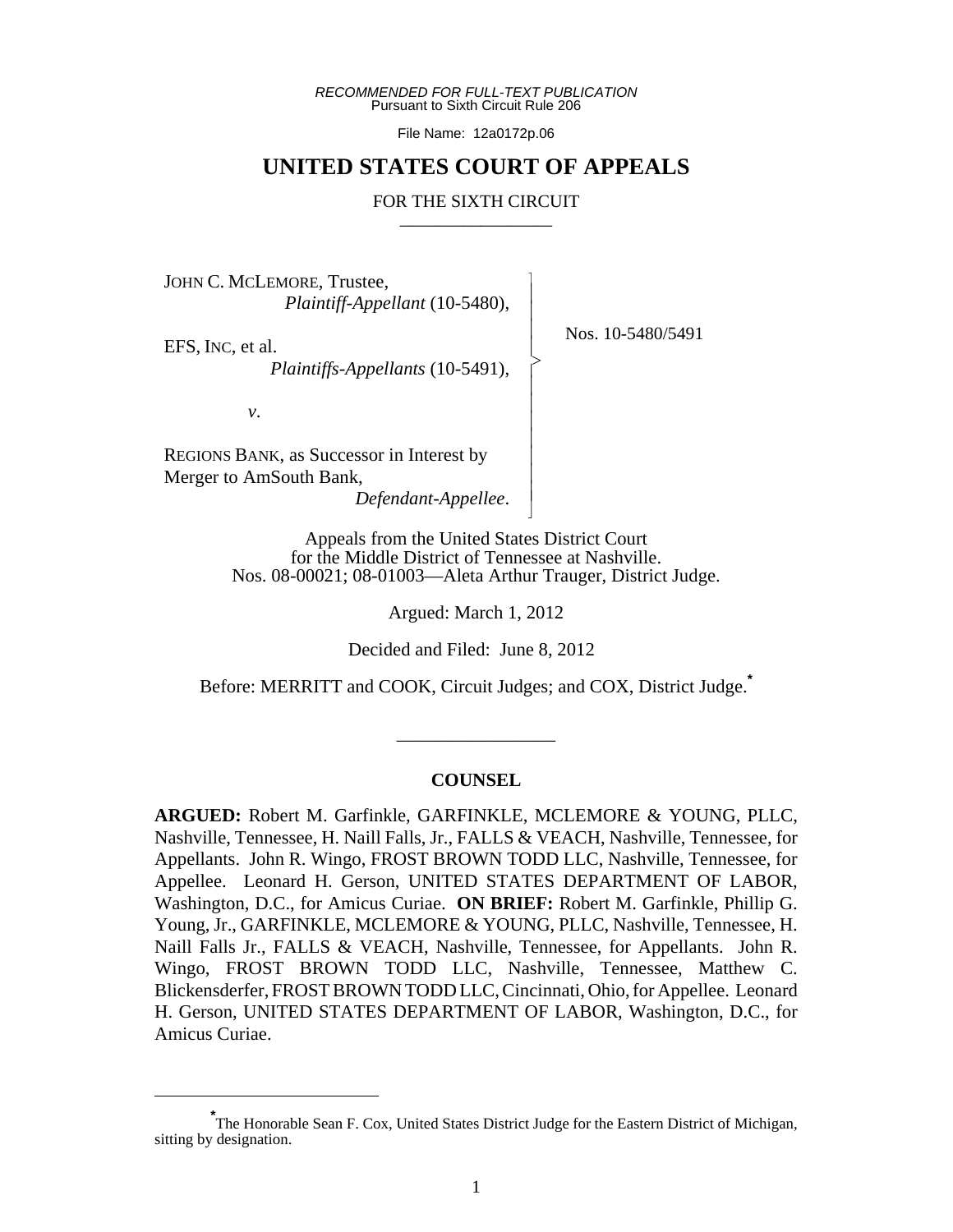COOK, J., delivered the opinion of the court, in which COX, D. J., joined. MERRITT, J. (pp. 18–21), delivered a separate dissenting opinion.

# **OPINION \_\_\_\_\_\_\_\_\_\_\_\_\_\_\_\_\_**

**\_\_\_\_\_\_\_\_\_\_\_\_\_\_\_\_\_**

COOK, Circuit Judge. These consolidated appeals stem from the misconduct of Barry Stokes, an investment advisor who purloined millions of dollars from the employee-benefits plans that he managed. Stokes and his company, 1Point Solutions, LLC ("1Point"), held the fiduciary accounts of the defrauded plans—along with Stokes's personal accounts—with Defendant-Appellant Regions Bank ("Regions"). Plaintiffs-Appellants John McLemore, Stokes's bankruptcy trustee ("the Trustee"), and several former clients of 1Point (collectively, "EFS") allege that Regions negligently or knowingly allowed Stokes to steal from the fiduciary accounts held at Regions. The Trustee sued Regions under the Employee Retirement Income Security Act ("ERISA"), and both EFS and the Trustee brought state-law claims. In 2008, the district court dismissed the Trustee's ERISA claims. In 2010, the district court found that ERISA preempted both plaintiffs' state-law claims and granted judgment on the pleadings in favor of Regions. The Trustee appeals the district court's 2008 dismissal of its ERISA claims, and both parties appeal the 2010 dismissal of their state-law claims. We AFFIRM.

#### I.

Plaintiffs allege the following. Stokes served as the sole owner and operator of 1Point, which managed various employee-benefits plans and 401(k) retirement plans as a third-party administrator ("TPA"). 1Point also acted as TPA for a number of flexiblespending accounts, health-savings accounts, dependent-care accounts, and various other "cafeteria plans," all of which allow employees to set aside pre-tax income for qualifying purposes. ERISA governed the majority of the plans that 1Point serviced.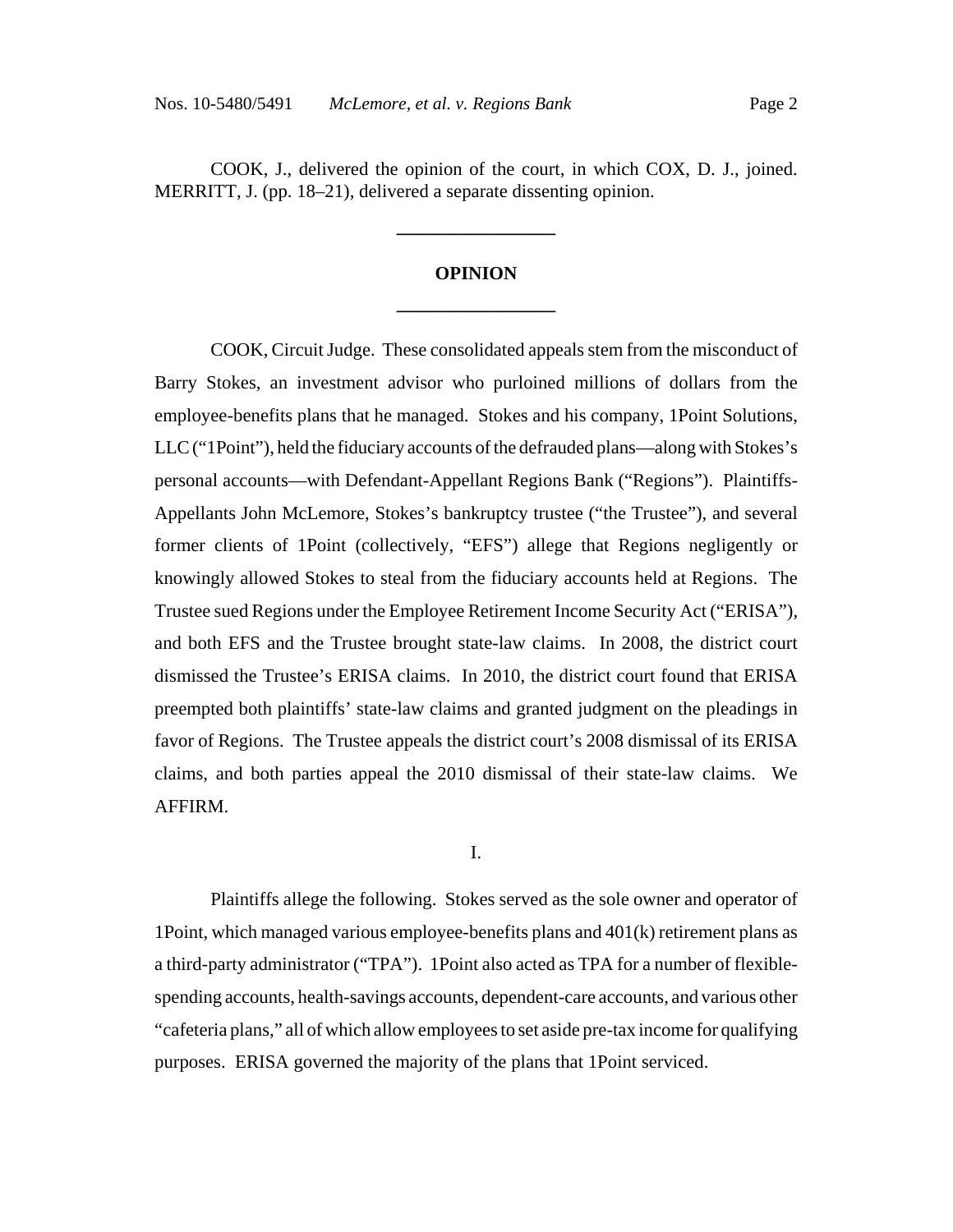From the outset, Stokes operated 1Point unlike an ordinary TPA. TPAs generally provide record-keeping services and assist in transferring money, but do not themselves handle money or securities. Stokes, however, directed clients to send funds to accounts at Regions that he had opened in 1Point's name. The accounts, which Stokes and 1Point controlled, held substantial funds: in the accounts at Regions, plaintiffs estimate that 1Point's 401(k) Plan clients deposited over \$5.7 million and 1Point's Cafeteria Plan clients deposited \$45 million.

Regions advised Stokes and 1Point to structure their accounts in a way that facilitated Stokes's fraud. Initially, 1Point intended to establish accounts for each client under the client's tax identification number. But to circumvent burdensome "know your customer" rules, which require banks to verify the identities of their customers, Regions insisted that 1Point open the accounts in its own name and simply provide them titles referencing the account's corresponding client. In this manner, 1Point opened over 58 accounts with Regions—bearing account names such as "1Point FSA Metro Government Account"—in which it held client funds. Because the accounts bore 1Point's name, Stokes—owner and operator of 1Point—was able to transfer money among and out of the accounts, a capability that later allowed him to embezzle customer funds.

Between 2002 and 2006, Stokes stole large sums from these accounts. In furtherance of his criminal scheme, he (1) transferred money from client accounts to his account at Regions, (2) withdrew hundreds of thousands of dollars from the 1Point 401(k) account in the form of cashier's checks, (3) used client accounts to fund 1Point's operating expenses, and (4) transferred money between customer accounts to pay overdraft fees and conceal his theft. Stokes briefly moved the 1Point accounts to Fifth Third Bank in 2006, but the bank soon closed the accounts for improper activity. Regions failed to exercise the same vigilance.

For the most part, Regions behaved like an ordinary depositary bank. It facilitated 1Point's withdrawals and transfers, received over \$50 million in deposits for plan accounts, and held plan assets. Regions also collected fees and analysis charges from 1Point's accounts, totaling more than \$500,000 over the course of 1Point and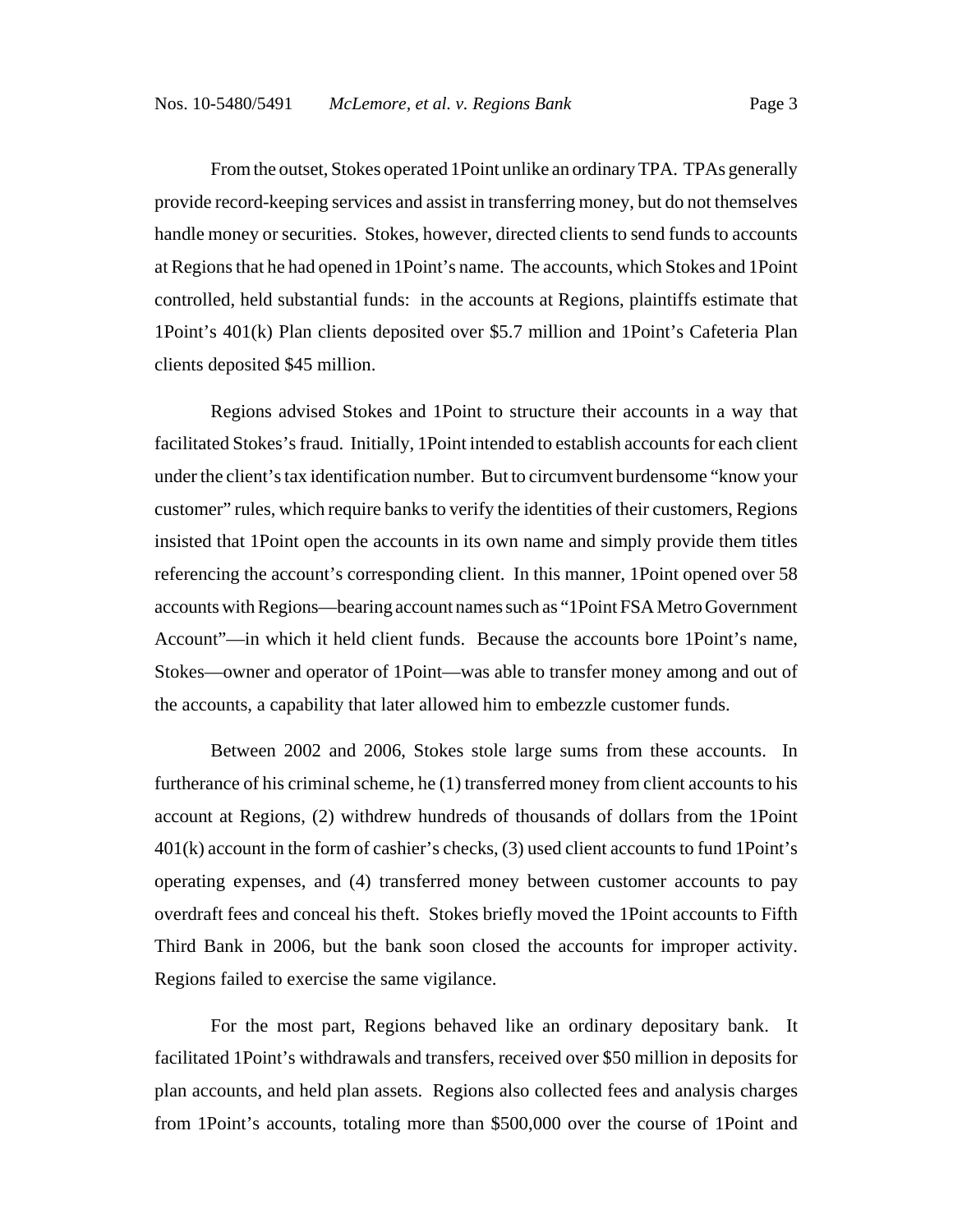Regions' relationship. As a depositary bank, Regions was subject to various regulations—including provisions of the Bank Secrecy Act, 31 U.S.C. §§ 3513 *et seq.*—aimed at preventing money laundering. Among other things, these regulations required Regions to report large currency transactions, file suspicious-activity reports, verify the identities of those opening accounts, and maintain automated computer monitoring of accounts.

Regions failed to comply with these regulations. In 2004, the U.S. Financial Crimes Enforcement Network assessed a \$10 million fine against Regions and its predecessor, AmSouth Bank, for their failure (1) to report suspicious activity in a timely manner, (2) to develop an anti-money laundering program and implement anti-money laundering policies, and (3) to respond to circumstances in which account holders used Regions bank accounts to further schemes involving embezzlement and fraud. Pointing to these failures in monitoring accounts and Stokes's unusual account activity, plaintiffs allege that Regions "knew or should have known" about Stokes's misconduct.

In 2006, Stokes and 1Point filed for bankruptcy protection, and plaintiffs then discovered Stokes's theft. In August 2007, the Trustee filed this case against Regions in bankruptcy court on behalf of the victimized plans for which he assumed fiduciary status on behalf of Stokes and 1Point. In February 2008, the district court withdrew the reference of the Trustee's case to the bankruptcy court.

The Trustee accuses Regions of failing to take action in the face of Stokes's obvious criminal scheme. He alleges that 1Point's transactions "triggered red flags" that should have apprised Regions of its duty to investigate the transactions. In his complaint, the Trustee points to a number of irregularities that alerted Regions to Stokes's theft—for example, commingling customer accounts and small, "odd dollar" withdrawals from customer accounts. Based on these irregularities, the Trustee argues, Regions "knew or should have known" about the misuse of the funds in 1Point's accounts. The Trustee's original complaint asserted ERISA claims against Regions, both in its capacity as a fiduciary and as a nonfiduciary, as well as state-law claims based on negligence and aiding and abetting.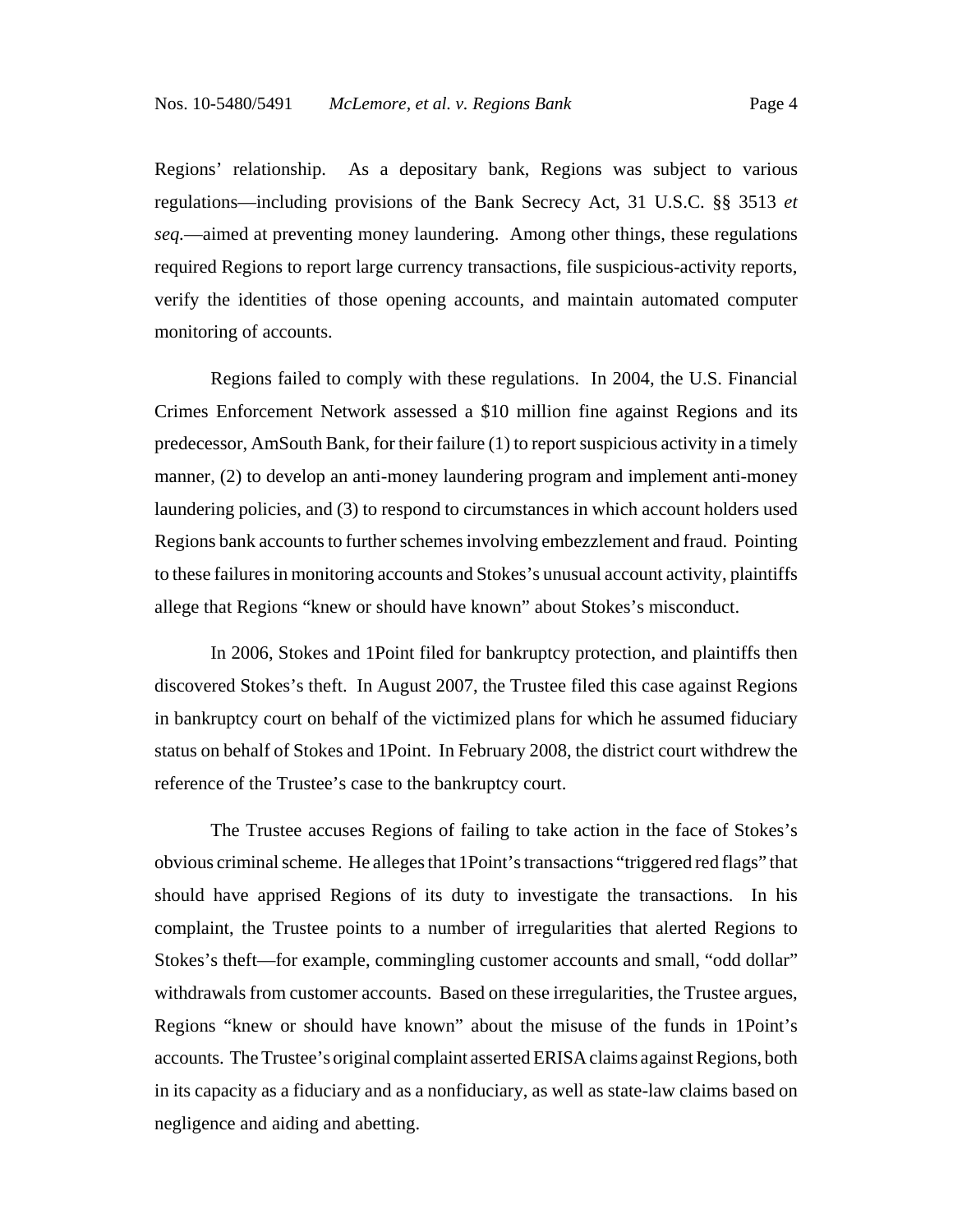Regions moved to dismiss these claims under Federal Rule of Civil Procedure 12(b)(6). The district court granted the motion in part, finding that only the Trustee's negligence claims survived Regions' motion. The court (1) found that ERISA provided the Trustee standing to sue on behalf of the defrauded plans, but that (2) Regions failed to qualify as an ERISA fiduciary; (3) dismissed the nonfiduciary claims against Regions; (4) found that ERISA preempted the Trustee's state-law claim that Regions aided and abetted Stokes's and 1Point's breach of fiduciary duty; and (5) allowed the Trustee's state-law negligence claim to proceed.

A month after the court's ruling, a number of 1Point's former clients, including EFS, Inc., brought suit against Regions. EFS's factual allegations mirrored the Trustee's, and the district court consolidated the two lawsuits into one action. After the consolidation, both EFS and the Trustee amended their complaints to include recklessness, unjust enrichment, and violation of the Tennessee Consumer Protection Act ("TCPA"). In addition, EFS brought several aiding-and-abetting claims.

Following plaintiffs' amendments, Regions moved to dismiss the claims under Federal Rule of Civil Procedure 12(c). The district court granted the motion, finding that ERISA preempted the Trustee's remaining state-law claims against Regions. For the same reason, the court dismissed all of EFS's claims against Regions, except several brought by plaintiffs suing on behalf of non-ERISA plans.

II.

On appeal, the Trustee challenges the district court's 2008 dismissal of its ERISA claims under Federal Rule of Civil Procedure 12(b)(6); and both parties challenge the district court's 2010 grant of Regions' motion for judgment on the pleadings dismissing their state-law claims under Federal Rule of Civil Procedure 12(c). We address these decisions in turn.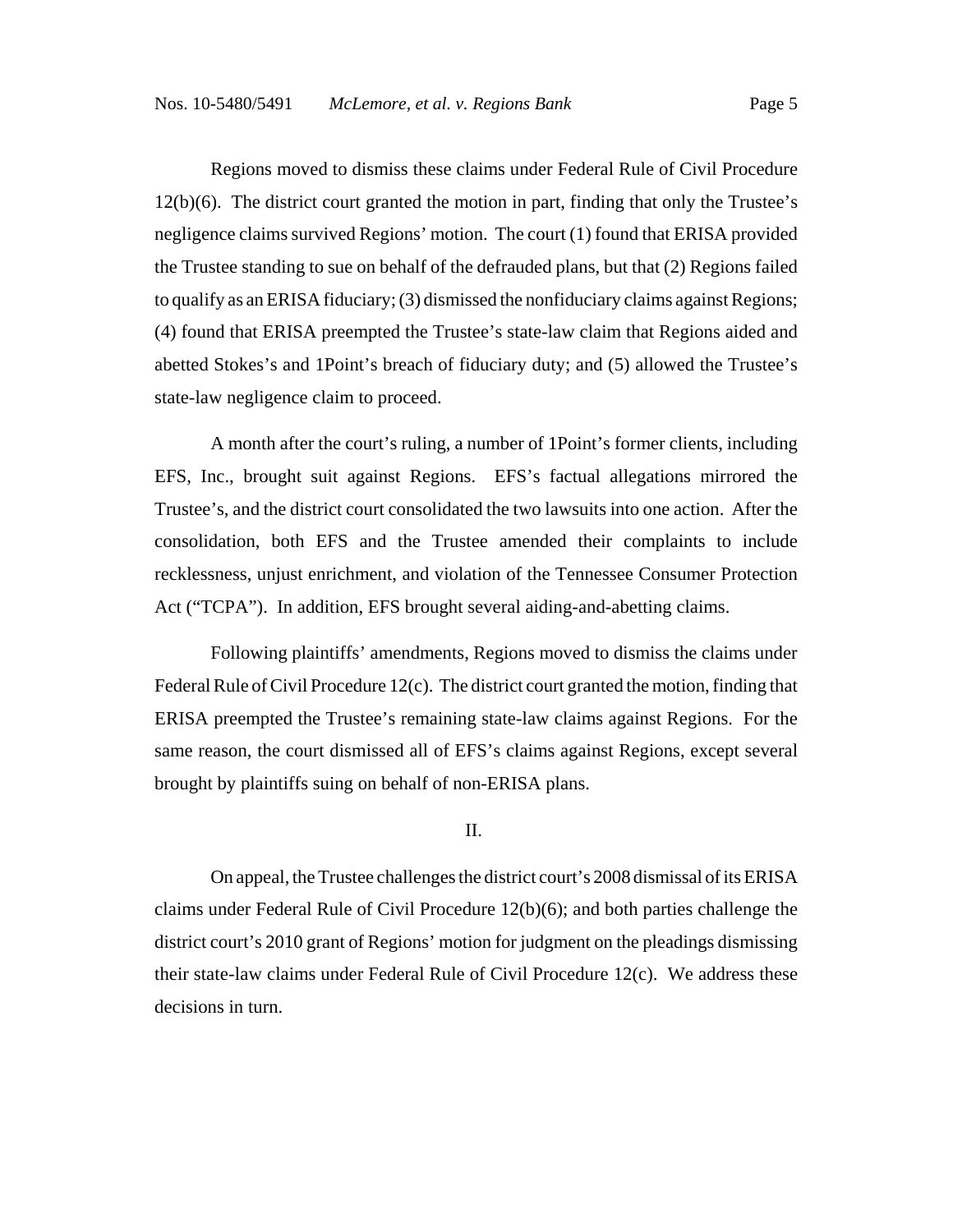#### *A. Whether the District Court Properly Dismissed the Trustee's ERISA Claims*

The Trustee first challenges the district court's 2008 dismissal of his ERISA claims, arguing that the court erred in holding that Regions fails to qualify as an ERISA fiduciary. Regions agrees with the court's conclusion on this point and offers an alternate ground for affirming the court's judgment: the Trustee lacked standing to pursue claims on behalf of the defrauded plans. We review a dismissal under 12(b)(6) de novo, construing the Trustee's complaint in the light most favorable to him and accepting the complaint's factual allegations as true. *See Carrier Corp. v. Outokumpu Oyj*, 673 F.3d 430, 444 (6th Cir. 2012).

#### *1. Standing*

We begin with the question whether the Trustee has standing to sue on behalf of the defrauded plans. Regions contends that he does not, because the Trustee never served as a fiduciary to the plan beneficiaries and because the doctrines of in pari delicto and unclean hands bar suit. We reject both arguments, and find that the Trustee enjoys standing to pursue his ERISA claims against Regions.

Citing *In re Cannon*, 277 F.3d 838 (6th Cir. 2002), Regions argues that the Trustee cannot recover funds for the benefit of plan participants. The general rule is that a bankruptcy trustee can bring any suit that the debtor could have pursued. *Cannon* carves out an exception to this rule, however, holding that a bankruptcy trustee lacks standing to bring a cause of action that does not belong to the debtor's estate. *See id.* at 856; *cf. Begier v. IRS*, 496 U.S. 53, 59 (1990) ("[B]ecause the debtor does not own an equitable interest in property he holds in trust for another, that interest is not 'property of the estate.'" (quoting 11 U.S.C. § 541(d))). Likewise, Regions submits, the Trustee lacks standing to bring ERISA claims on behalf of the plans because the damages sought would benefit only the ERISA beneficiaries—not 1Point's estate. *See* 29 U.S.C. § 1109(a) ("Any person who is a fiduciary with respect to a plan who breaches any of the responsibilities, obligations, or duties imposed upon fiduciaries by this subchapter shall be personally liable to make good *to such plan* . . . ." (emphasis added)).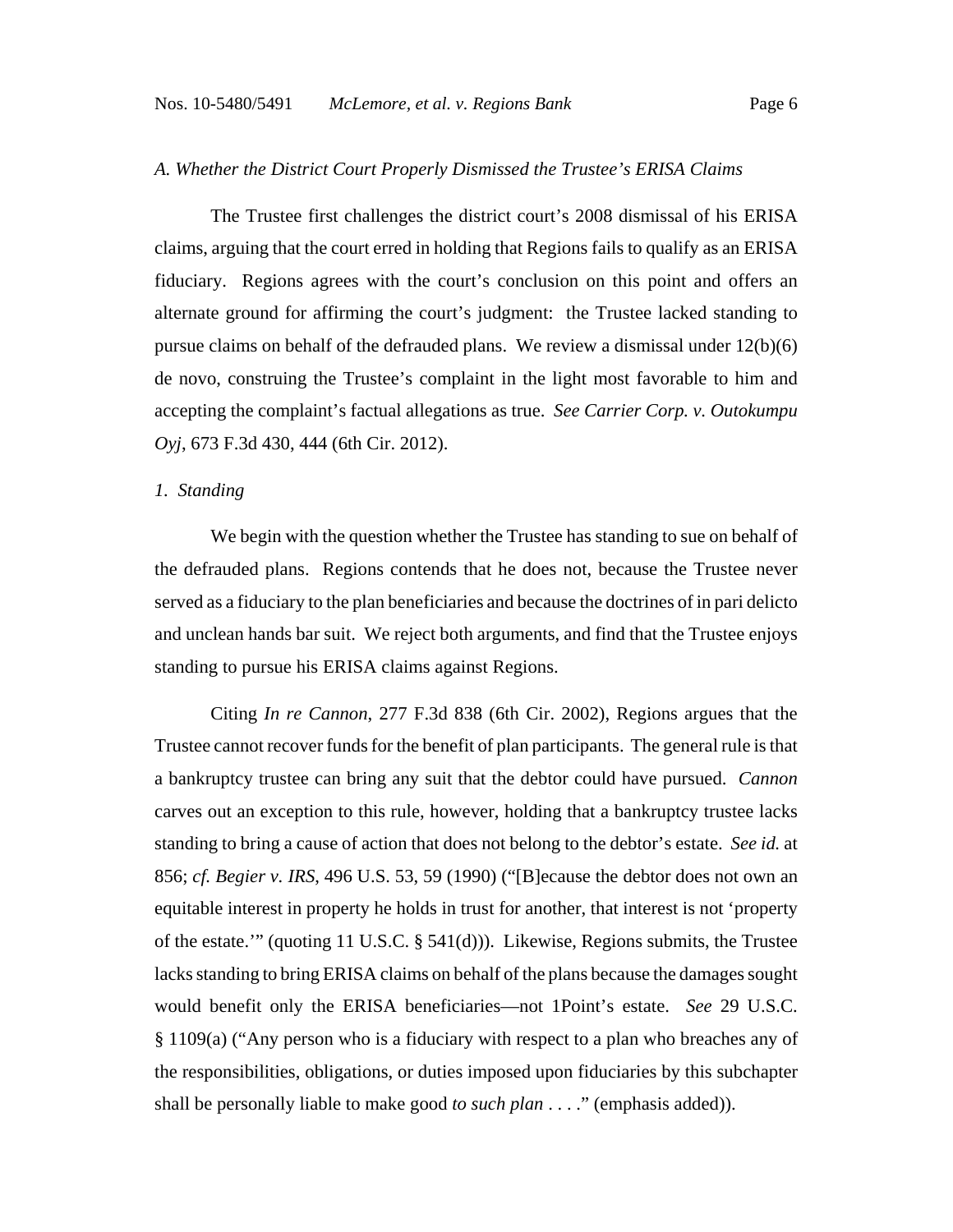But this argument ignores the unique role of a trustee acting as an ERISA fiduciary. The Trustee brings this suit in his role as an ERISA fiduciary, rather than his role as a trustee to the debtor's estate. This distinguishes the Trustee's situation from that of the bankruptcy trustee in *Cannon*. In *Cannon*, the assets that the debtor held in trust did not form part of the debtor's estate; for that reason, *Cannon*'s bankruptcy trustee lacked statutory authority to pursue claims that benefitted the trust beneficiaries. By contrast, the Trustee, acting as an ERISA fiduciary, holds such statutory authority—not because the ERISA plans represent part of the debtor's estate (they do not, because the plan assets are held in trust), but because, by virtue of the Trustee's control over ERISA-plan funds, ERISA confers the Trustee with additional duties and powers. *See* 29 U.S.C. § 1002(21)(A) ("[A] person is a fiduciary with respect to a plan to the extent . . . he exercises . . . any authority or control respecting management or disposition of its assets . . . ."). ERISA not only permits—but requires—a fiduciary to remedy the known wrongs of a cofiduciary. *See* 29 U.S.C. § 1105(a)(3) (imposing liability on fiduciaries for failure to exercise reasonable efforts to remedy known breaches of other fiduciaries); *id.* § 1132(a)(2) (permitting fiduciaries to bring a civil action under ERISA).

The Trustee's complaint easily establishes his ERISA-fiduciary status. Under ERISA, "a person is a fiduciary with respect to a plan to the extent (i) he exercises *any* discretionary authority or discretionary control respecting management of such plan or exercises *any* authority or control respecting management or disposition of its assets." 29 U.S.C. § 1002(21)(A)(i) (emphases added). Regions does not dispute that 1Point served as a TPA for the plans at issue, or that Stokes and 1Point, as plan administrators, wielded control of the plan assets deposited with Regions. Further, the Trustee pleads that he acts as "successor fiduciary" for each of the ERISA plans for which 1Point or Stokes acted as fiduciaries; that he exercises discretionary control over assets belonging to the ERISA plans; that as fiduciary he must "make reasonable efforts" to remedy known breaches of other fiduciaries; and that he brings the claim under 29 U.S.C. § 1132(a)(2), a provision that permits "a participant, beneficiary or fiduciary" to bring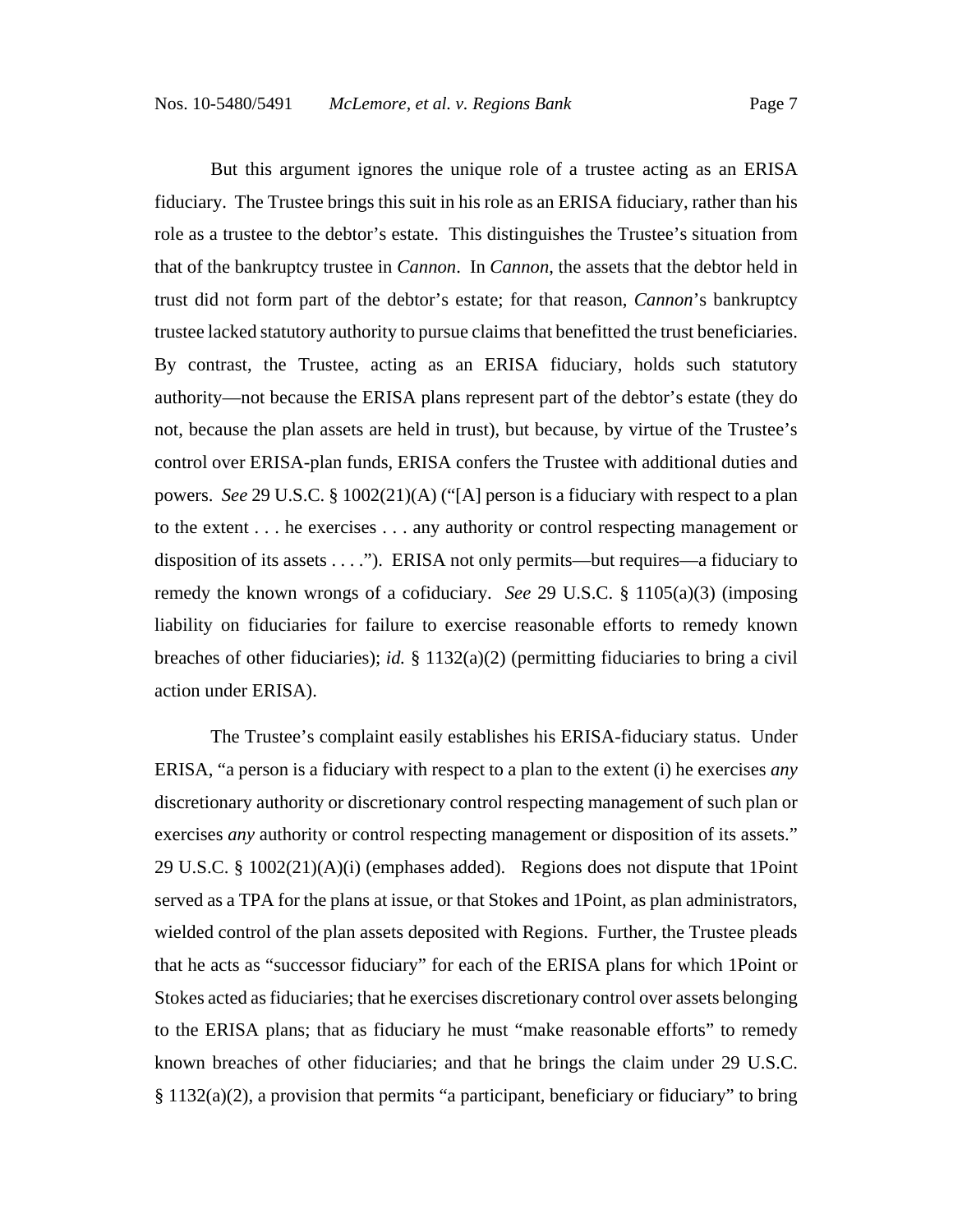a civil action for ERISA violations. Accepting these allegations, the Trustee falls within ERISA's definition of "fiduciary." *See* 29 U.S.C. § 1002(21)(A).

The fact that the Trustee no longer controls the stolen assets does not disturb this conclusion. Seizing on 29 U.S.C. § 1002(21)(A), Regions contends that even if the Trustee served as an ERISA fiduciary, he occupied fiduciary status only "to the extent" that he exercised control over plan assets. Regions argues that the Trustee cannot control the funds that 1Point misappropriated, and concludes on that basis that the Trustee fails to qualify as a fiduciary with respect to those funds. At bottom, this argument amounts to a claim that the victim of a theft has no right to his stolen property because he no longer possesses the property. We reject that conclusion, and find that the Trustee remains a fiduciary with respect to the victimized plans because he has sufficiently pleaded his authority to manage or dispose of all assets belonging to the plans, notwithstanding his lack of control over the particular funds that Stokes stole from plan accounts.

Regions' remaining two arguments fare no better. First, Regions contends that the district court, rather than the Trustee, controls the ERISA plans' assets—a fact that the Trustee disputes. Because we accept the Trustee's factual allegations as true, this argument fails. *See Carrier Corp.*, 673 F.3d at 444.

Second, Regions faults the Trustee for failing to specify which plans deposited their funds at Regions. But at this stage, the Trustee's pleadings need only "contain sufficient factual matter, accepted as true, to state a claim to relief that is plausible on its face." *Ashcroft v. Iqbal*, 556 U.S. 662, 678 (2009) (internal quotation and citation omitted). For the purposes of pleading standing, we find it sufficient that the Trustee describes the allegedly victimized plans, avers that he acts as successor fiduciary "for each of the plans," and explains the legal basis for his fiduciary relationship: "exercis[ing] discretionary control over assets of plans subject to ERISA."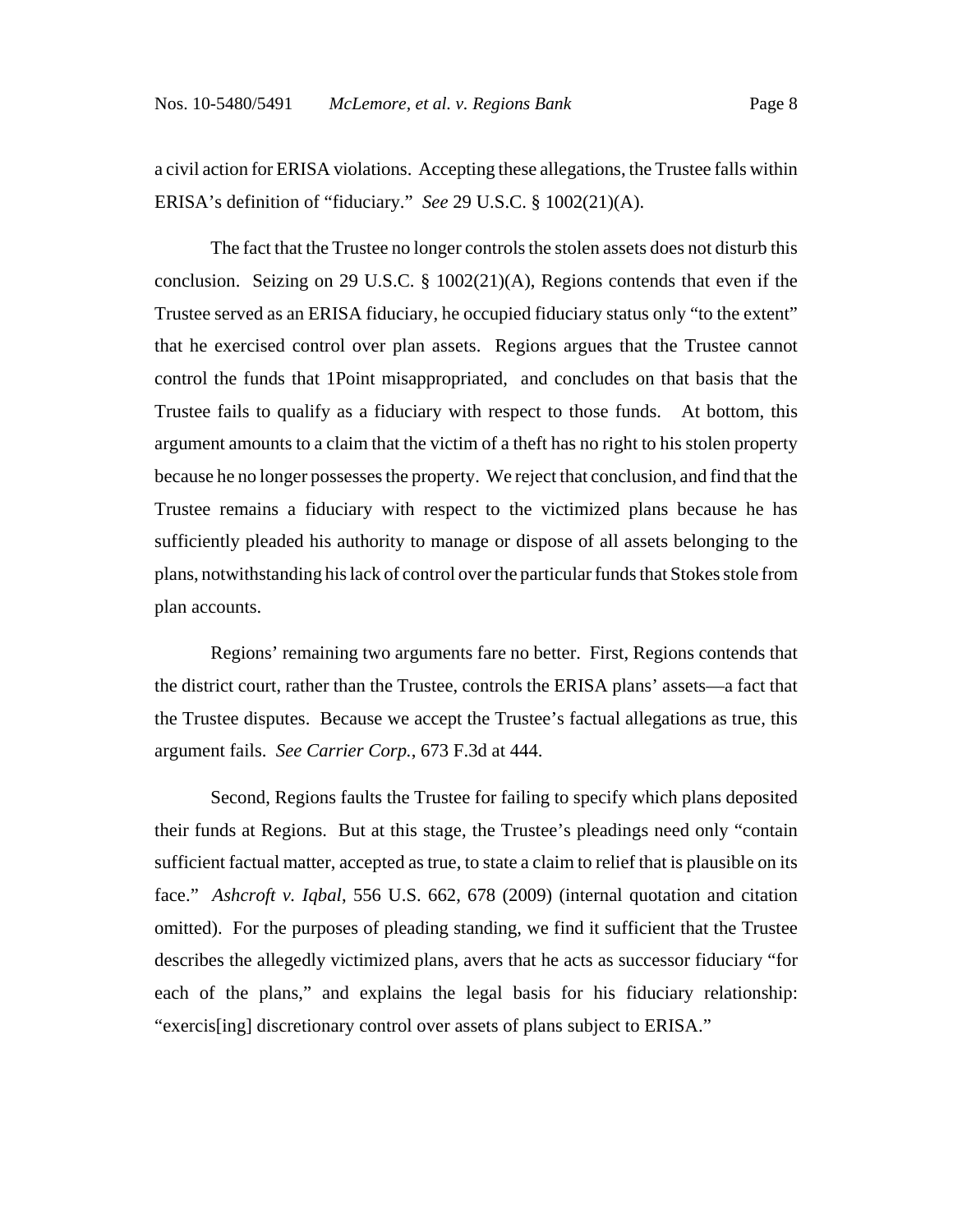*2. Whether the Doctrines of In Pari Delicto and Unclean Hands Bar the Trustee's Claims*

Regions further argues that the equitable doctrines of in pari delicto and unclean hands—two doctrines that prevent culpable plaintiffs from bringing suit—bar the Trustee's claims. *See, e.g.*, *Pinter v. Dahl*, 486 U.S. 622, 632 (1988). These defenses may have barred the claims of Stokes and 1Point, had those two brought the claims themselves. Because the Trustee steps into the shoes of Stokes and 1Point, Regions argues, the doctrines should bar his claims as well.

Again, Regions misunderstands the Trustee's role. The Trustee sues as an ERISA fiduciary representing the plans' interests, rather than as a bankruptcy trustee suing to enlarge the debtor's estate. Any funds that the Trustee recovers as an ERISA fiduciary inure to the ERISA plans' benefit, rather than to the benefit of the estate's creditors. For the purposes of the Trustee's ERISA claim, therefore, he "steps into the shoes" of the plans, rather than those of the criminal debtors. Though the doctrines may bar suit where a bankruptcy trustee seeks to enlarge the estate of a wrongdoing debtor, this case presents a different scenario: the Trustee's claims exist between the victims of the wrongdoing the plans and an alleged wrongdoer (Regions).

A review of the equitable purposes behind these defenses bolsters our conclusion that they do not apply. As to equitable doctrines, courts limit the application of in pari delicto and unclean hands to the equitable purposes that they serve. *See Bateman Eichler, Hill Richards, Inc. v. Berner*, 472 U.S. 299, 306-07 (1985). As the *Bateman Eichler* Court observed, the common-law doctrine of in pari delicto serves the dual purposes of (1) preventing courts from wasting their resources "mediating disputes among wrongdoers" and (2) "deterring illegality." 472 U.S. at 306.

Applying the doctrine here serves neither purpose. First, all concede that the ERISA plans are innocent of any wrongdoing. Second, any recovery would benefit only the defrauded plans, such that barring the claims serves no deterring function. *See* 29 U.S.C. § 1104(a)(1) (requiring an ERISA fiduciary to discharge duties "with respect to a plan" for the exclusive purpose of providing benefits to plan participants and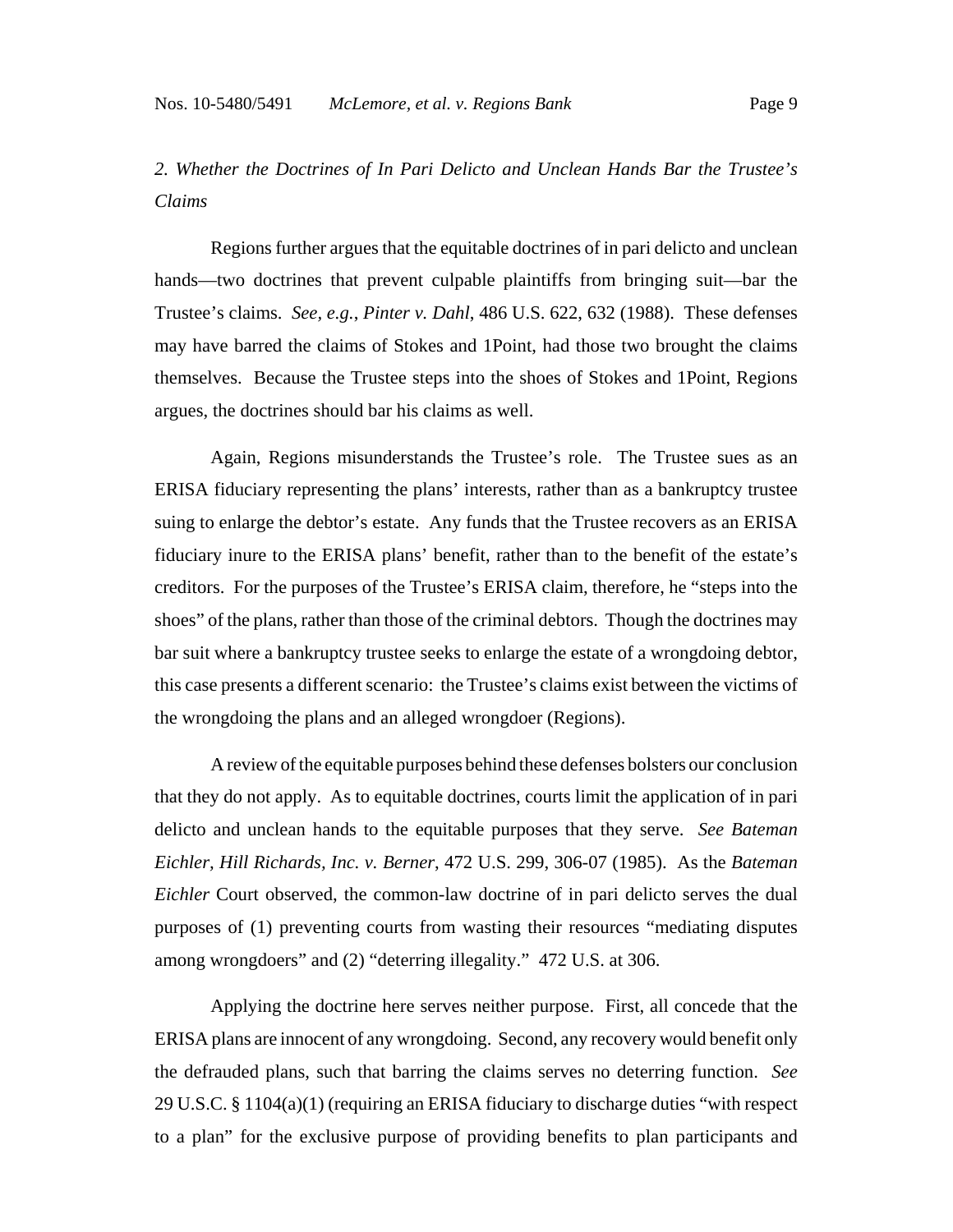beneficiaries). Third, because the Trustee brings the ERISA claim in his capacity as an ERISA fiduciary, rather than as a bankruptcy trustee, he shares no blame for the debtor's wrongdoings unless he fails to "make[] reasonable efforts under the circumstances to remedy" any known breaches of duty. *See* 29 U.S.C. § 1105(a)(3); *see also id.* § 1109(b) ("No fiduciary shall be liable with respect to a breach of fiduciary duty under this subchapter if such breach was committed before he became a fiduciary or after he ceased to be a fiduciary."). Accordingly, we find that the Trustee has standing to bring an ERISA claim on behalf of the plans described in his complaint.

#### *3. Whether Regions Bank Qualifies as an ERISA Fiduciary*

Next, the Trustee challenges the district court's conclusion that Regions did not serve as a fiduciary to the victim plans. This question stands paramount, because ERISA permits a plaintiff to obtain equitable relief *and* recover damages from fiduciaries who breach their duties. *See* 29 U.S.C. §§ 1109, 1132(a)(2). Against *non*fiduciaries, however, only "appropriate equitable relief" is available. *See* 29 U.S.C. § 1132(a)(3). Because, as the district court found, the Trustee seeks only damages, the fate of his ERISA claims turns on whether Regions qualifies as a fiduciary.

We review a district court's determination regarding ERISA-fiduciary status de novo. *Hamilton v. Carell*, 243 F.3d 992, 997 (6th Cir. 2001); *Briscoe v. Fine*, 444 F.3d 478, 486 (6th Cir. 2006). Where the parties do not dispute the underlying facts, "a party's status as an ERISA fiduciary is purely a question of law." *Hamilton*, 243 F.3d at 997. Discerning no factual dispute, we reject the Trustee's claim that the district court's ruling was premature.

We begin with ERISA's description of those who qualify as fiduciaries:

[A] person is a fiduciary with respect to a plan to the extent (i) he exercises any discretionary authority or discretionary control respecting management of such plan or exercises any authority or control respecting management or disposition of its assets . . . .

29 U.S.C. § 1002(21)(A). In the Trustee's view, Regions qualified as a fiduciary by exerting "authority or control respecting management of [plan] assets." *Id.*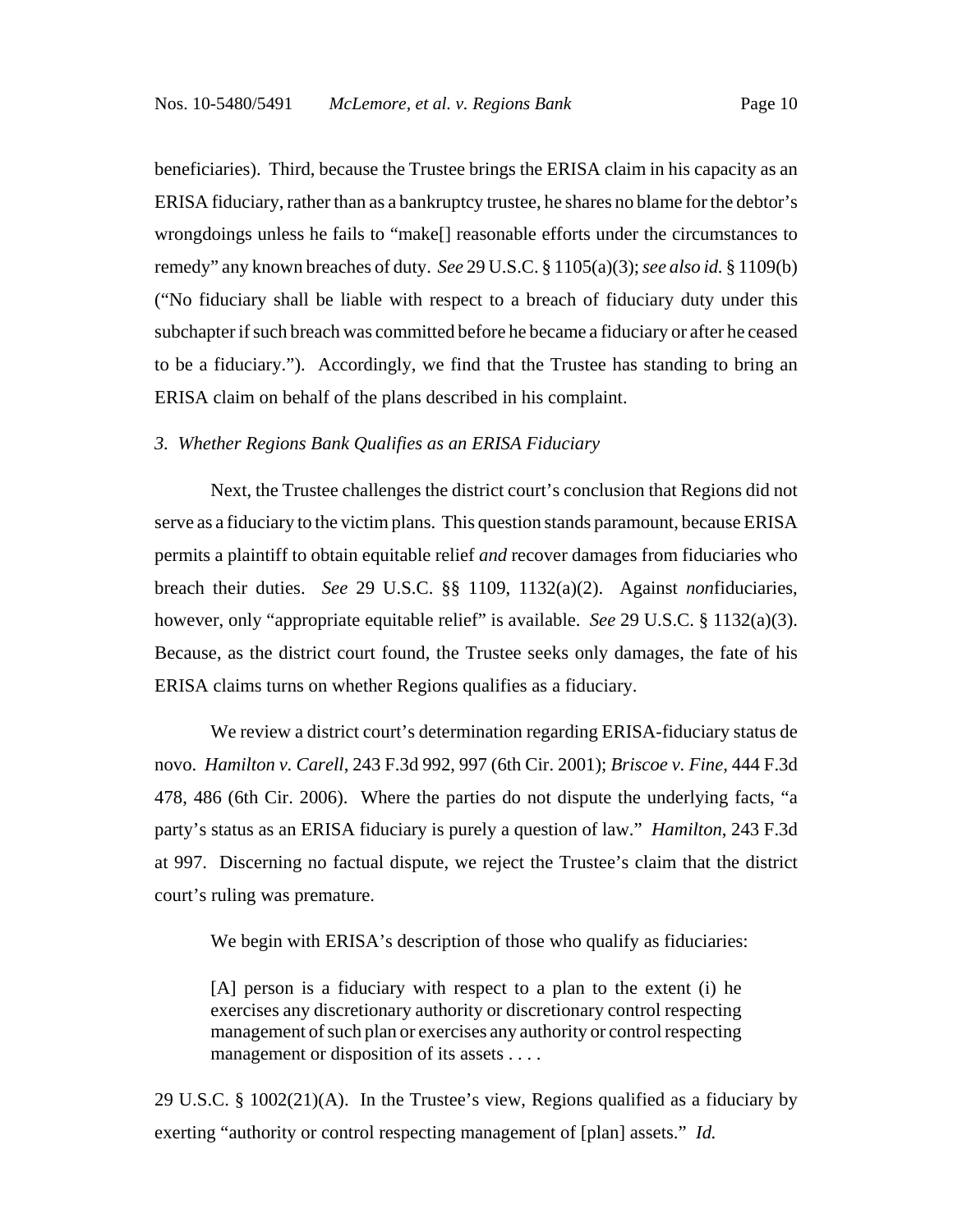Attempting to demonstrate Regions' fiduciary status, the Trustee marshals a number of allegations from his complaint purportedly describing Regions' "authority or control" over the ERISA-plan accounts. The allegations fall into five categories: that Regions (1) knew that 1Point's accounts held plan assets; (2) should have recognized that 1Point managed these accounts differently than typical third-party administrators of employee-benefits plans; (3) failed to comply with banking regulations that would have uncovered Stokes's scheme; (4) advised 1Point to structure its accounts in a way that circumvented "know your customer" rules; and (5) withdrew over \$500,000 in "fees and analysis charges" from the plan funds.

The first three allegations miss the mark. Section  $1002(21)(A)(i)$  directs us to focus on the extent of Regions' control over plan assets, rather than on what Regions knew or should have known. And though the Trustee claims that Regions "exercised authority or control over the management or disposition of funds in its custody," the factual allegations of his complaint fail to support that conclusion. In general, the complaint alleges that Regions maintained accounts for 1Point, received deposits to those accounts, and permitted Stokes and 1Point to transfer and withdraw money from these accounts. Stokes and 1Point maintained the accounts and directed all account activity. Regions merely held the funds on deposit. Custody of plan assets alone cannot establish control sufficient to confer fiduciary status. *See, e.g.*, *Briscoe*, 444 F.3d at 494 ("Our reading of ERISA's statutory definition will not extend fiduciary status to every person who exercises mere possession, or custody over the plans' assets." (internal quotation marks and citation omitted)); *Chao v. Day*, 436 F.3d 234, 237 (D.C. Cir. 2006).

The same goes for Regions' advising 1Point and Stokes as to how it ought to structure the banking aspects of its business. As with mere custody, advising on account structuring offers no foothold for labeling Regions a fiduciary. All control of the accounts remained with 1Point and Stokes.

That leaves the proposition that Regions' withdrawal of about a half million dollars in fees from 1Point plan accounts demonstrates control over plan assets. For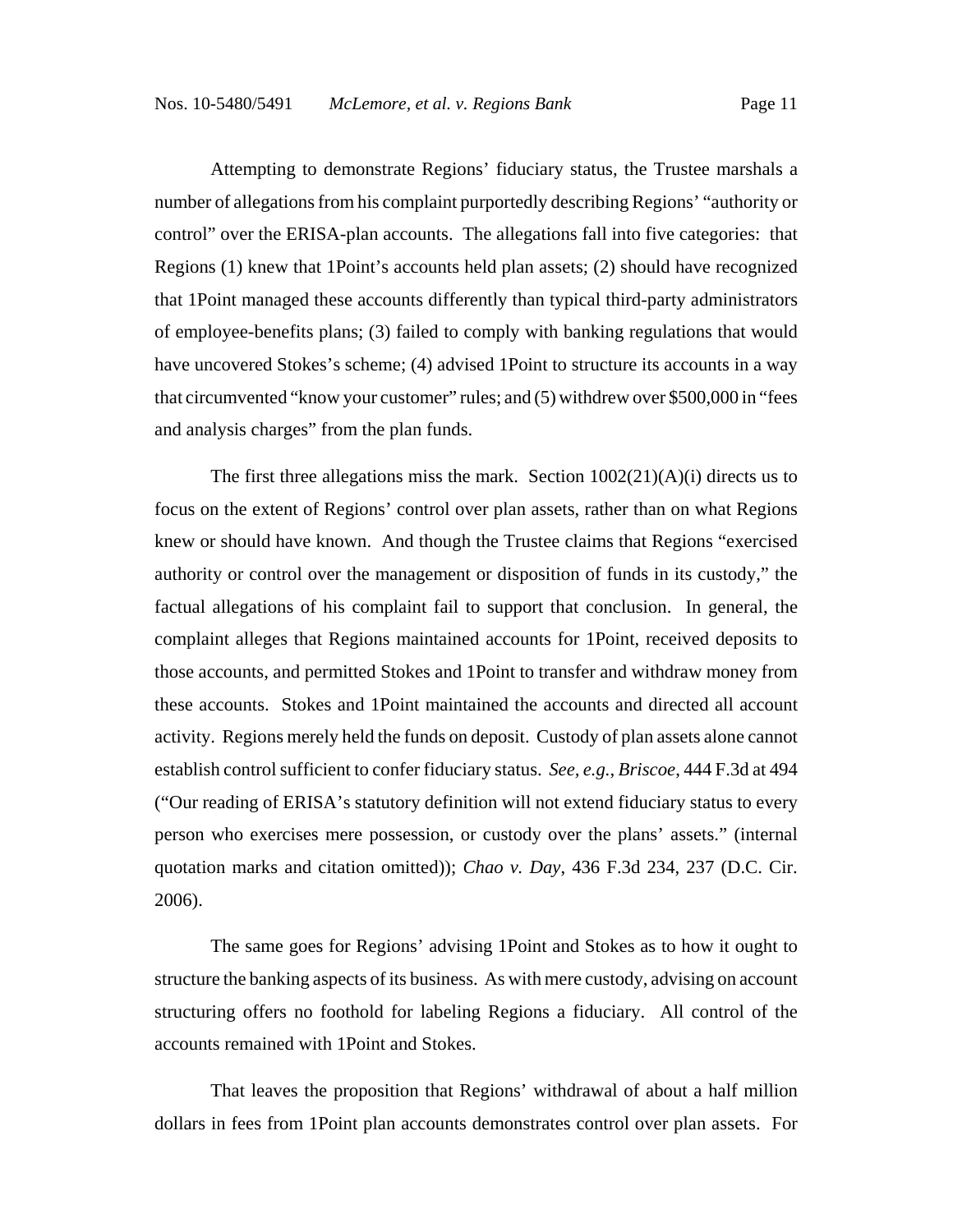support, the Trustee points to our decisions in *Briscoe* and *Smith v. Provident Bank*, 170 F.3d 609 (6th Cir. 1999), cases where we found ERISA-fiduciary status applicable to a plan custodian exerting unilateral control over plan assets. In *Briscoe*, the TPA of a company's healthcare plan canceled its contract after financial difficulties rendered the company unable to support the plan. 444 F.3d at 484. Upon terminating its relationship with the company, the TPA wrote a check remitting the balance of the funds in the plan's account to the company—but retained for itself an "administrative fee" of several thousand dollars. *Id.* at 484, 490.The court held that the "unilateral disposition of funds held in an account over which it exerted control mas del [the TPA] a fiduciary to the extent that it exercised such control upon the termination of its relationship." *Id.* at 490; *see also Briscoe v. Preferred Health Plan, Inc.*, 578 F.3d 481, 485-87 (6th Cir. 2009) (limiting the defendant's liability in *Briscoe* to funds over which it exercised control *after* terminating its agreement with the plaintiff). Similarly, in *Smith* a bank transferred stock from the account of an ERISA plan without authorization after the plaintiff removed the bank as trustee. 170 F.3d at 612-13.

Neither case supports the Trustee's position here because both address the control of plan assets after termination of the contractual relationship with the plans. Here, the Trustee alleges only that "[Regions] regularly withdrew its fees and analysis charges from the trust funds it held." Nothing suggests that Regions did anything other than collect contractually owed fees. Unlike the *Briscoe* plaintiff, the Trustee does not allege that Regions unilaterally exercised any power to pay itself fees. Elsewhere in his complaint, the Trustee challenges the amount of the fees as "unreasonable" and argues that the fees constitute unjust enrichment because Regions received them as compensation for its complicity in Stokes's fraud. Neither contention undermines the conclusion that Regions collected only routine fees authorized by its depositary agreement with 1Point.

The Trustee fails to proffer—nor have we found—any case extending fiduciary status to a bank under these circumstances. Construing the allegations in the light most favorable to the Trustee, Regions' withdrawal of routine contractual fees constitutes no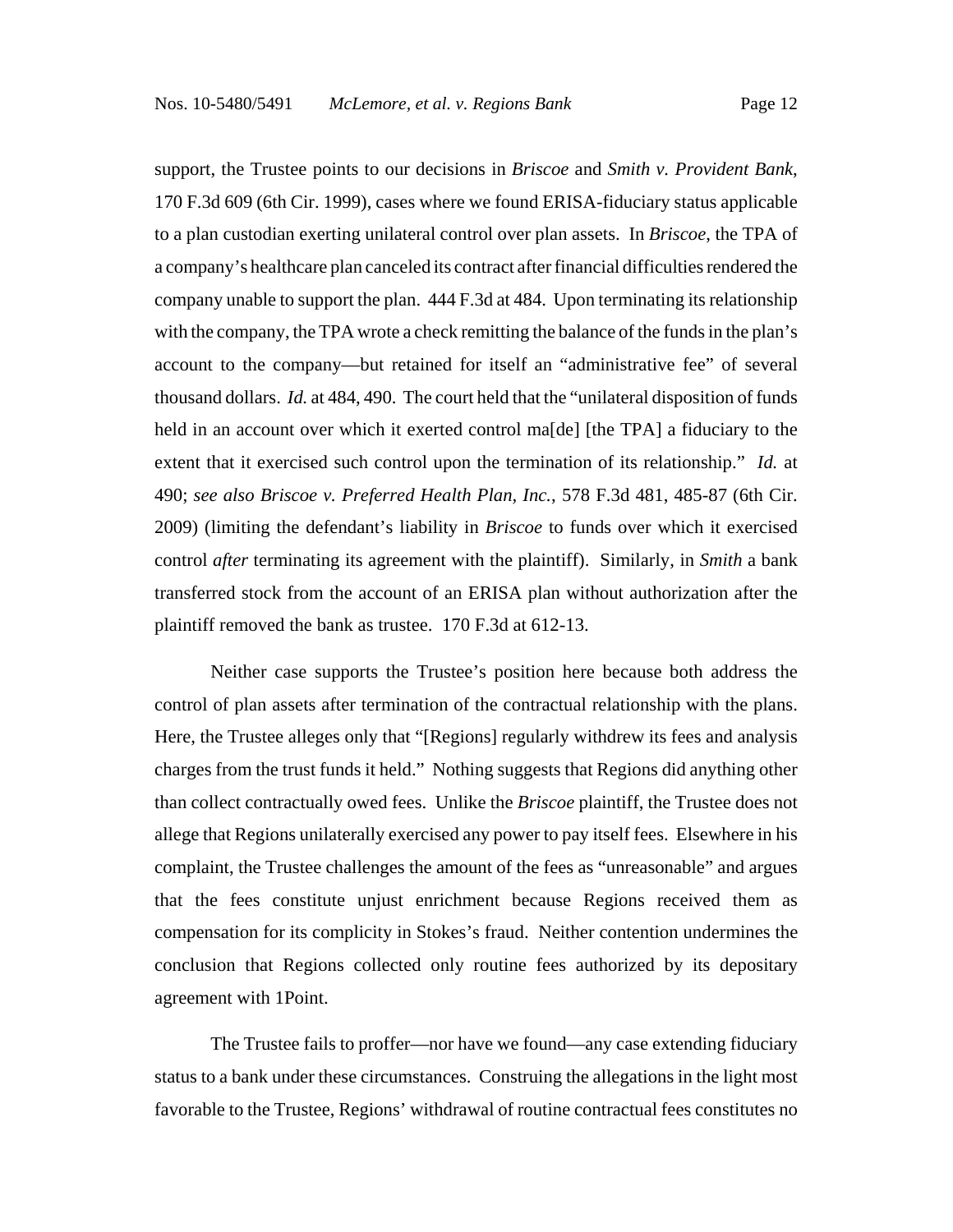more an exercise of control than any other account holder's request effectuated by a depositary bank. Such transactions amount to "control respecting management or disposition of [plan] assets," 29 U.S.C. § 1002(21)(A), in only the hollowest sense of "control." *See Pipefitters Local 636 v. Blue Cross & Blue Shield of Mich.*, 213 F. App'x 473, 477 (6th Cir. 2007) (holding that in order to overcome a motion to dismiss, a plaintiff must allege that the defendant "exercised any authority or control over plan assets, and that it performed more than a mere ministerial or contractually compelled function in assessing [a] subsidy fee"); *Seaway Food Town, Inc. v. Medical Mut. of Ohio*, 347 F.3d 610, 619 (6th Cir. 2003). We reject the Trustee's argument that Regions' collection of fees rendered it subject to liability as an ERISA fiduciary.

#### *B. Whether the District Court Properly Dismissed Plaintiffs' State-Law Claims*

Both the Trustee and EFS appeal the district court's dismissal of their state-law claims against Regions, which alleged (1) negligence and recklessness, (2) unjust enrichment, and (3) violation of Tennessee's Consumer Protection Act.

These claims rest on a common set of allegations. Both plaintiffs allege that Regions violated a "duty to monitor the accounts of 1Point." They also accuse Regions of violating its duty of reasonable care by failing to comply with various banking regulations, arguing that proper compliance with these regulations would have uncovered Stokes's fraud.

Plaintiffs also accuse Regions of acting with greater culpability than mere negligence. Both EFS and the Trustee allege that Regions *knew* that Stokes withdrew money from fiduciary accounts for his personal benefit and nevertheless permitted the illegal withdrawals. EFS's complaint goes even further, alleging that Regions "knowingly assisted 1Point Solutions in retaining clients it was defrauding."

In dismissing plaintiffs' state-law claims, the district court found that Tennessee's Uniform Fiduciaries Act ("UFA") limited plaintiffs' claims to allegations of knowing or bad-faith conduct and that ERISA preempted any allegation that survived the UFA's bar. On appeal, plaintiffs challenge only the court's conclusion regarding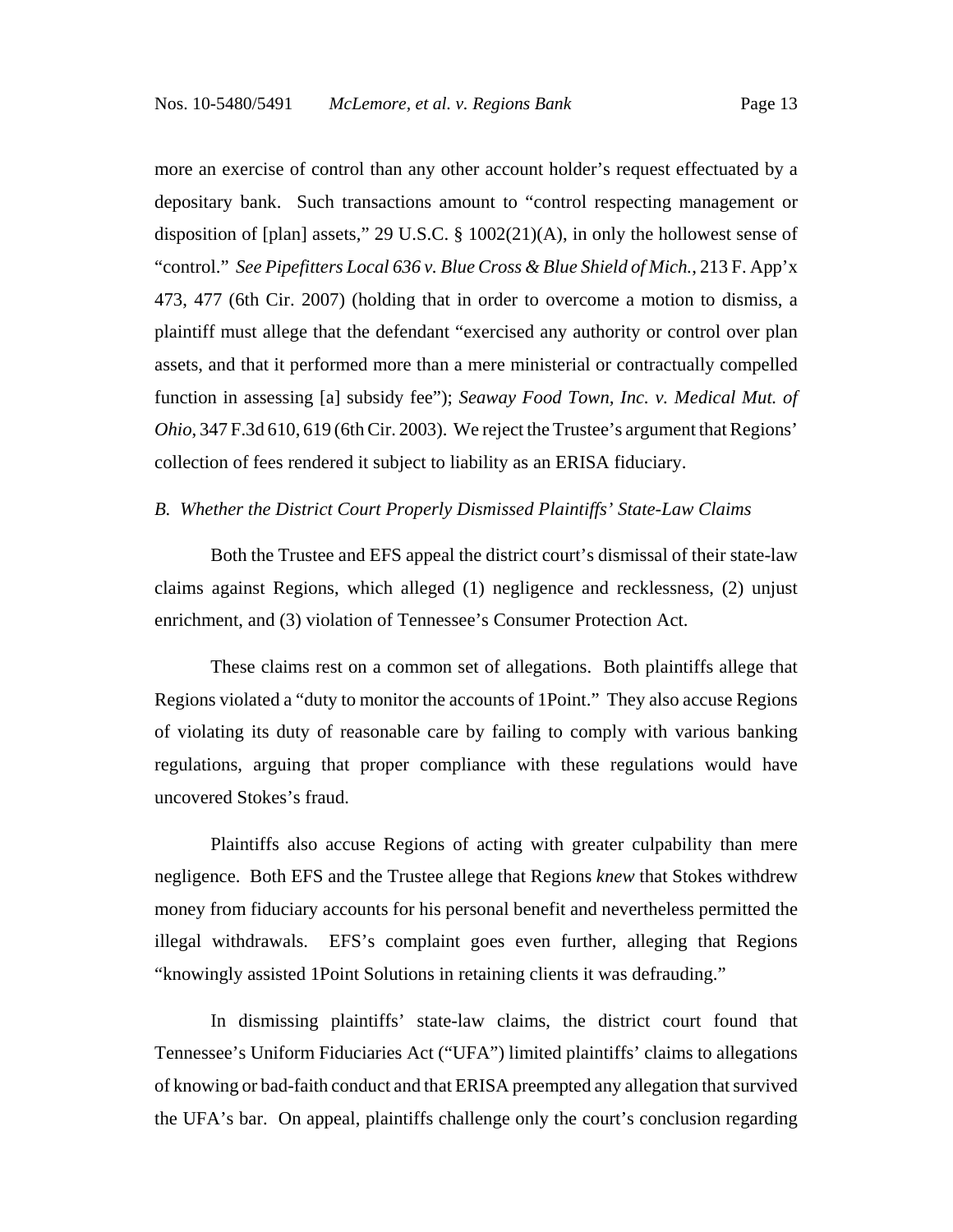ERISA preemption. We review de novo a district court's grant of judgment on the pleadings under Rule  $12(c)$ , as well as a court's conclusion that a federal statute preempts a state-law claim. *See Penny/Ohlmann/Nieman, Inc. v. Miami Valley Pension Corp.* (*PONI*), 399 F.3d 692, 697 (6th Cir. 2005); *Nester v. Allegiance Healthcare Corp.*, 315 F.3d 610, 613 (6th Cir. 2003).

The UFA shields depositary banks from liability arising from the actions of a fiduciary depositor, unless the bank acts with "actual knowledge" of a breach or "knowledge of such facts that its action . . . amounts to bad faith." Tenn. Code Ann. §§ 35-2-107, -109; *see C-Wood Lumber Co. v. Wayne Cnty. Bank*, 233 S.W.3d 263, 274 (Tenn. Ct. App. 2007). A claim that Regions acted in "bad faith," then, turns on showing that it knew facts strongly suggesting that 1Point and Stokes breached their fiduciary duties. *See C-Wood Lumber*, 233 S.W.3d at 284 (construing "bad faith" to mean "acting dishonestly"). After finding that the UFA displaced plaintiffs' negligence claims, the district court held that only plaintiffs' allegations of "knowing" or "bad faith" conduct survived. Plaintiffs do not quarrel with this conclusion.

What survives the UFA, ERISA preempts. Because ERISA provides a remedy against nonfiduciaries who knowingly participate in a fiduciary's violation of ERISA, *see* 29 U.S.C. § 1132(a)(3), the district court found that ERISA preempted any allegations of "knowing" or "bad faith" conduct that escaped the UFA's bar. We agree.

ERISA preempts "any and all State laws insofar as they may now or hereafter relate to any employee benefit plan" governed by ERISA. 29 U.S.C § 1144(a). "Both the Supreme Court and this court have emphasized the broad scope of ERISA's 'expansive pre-emption provision[ ].'" *Briscoe*, 444 F.3d at 497 (alteration in original) (quoting *Aetna Health, Inc. v. Davila*, 542 U.S. 200, 208 (2004)); *see also Cromwell v. Equicor-Equitable HCA Corp.,* 944 F.2d 1272, 1276 (6th Cir. 1991) (noting "that virtually all state law claims relating to an employee benefit plan are preempted by ERISA").

To guide courts in determining whether a claim "relates to" a benefit plan, the Sixth Circuit has identified three classes of state-law claims subject to ERISA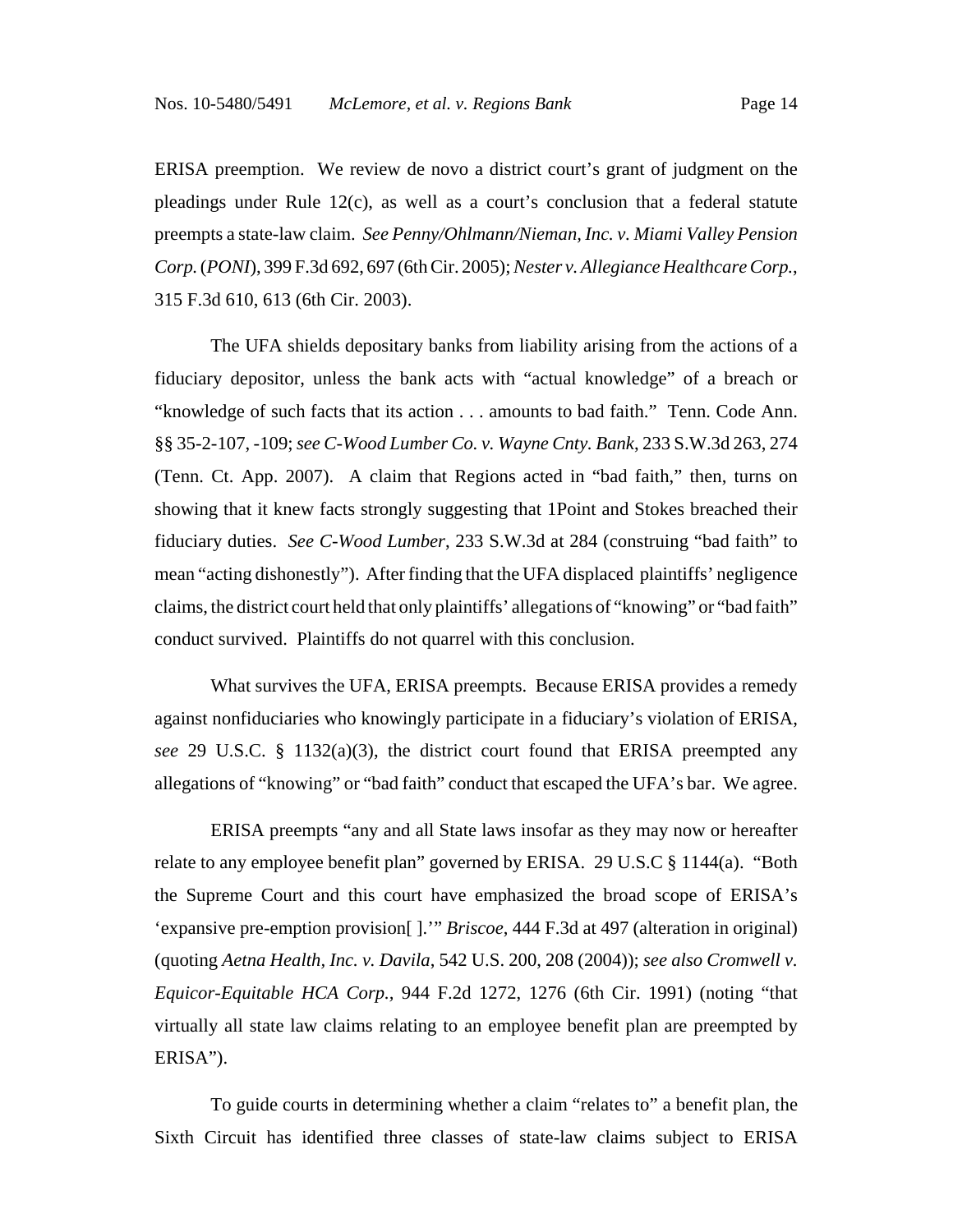preemption: claims based on "state laws that (1) mandate employee benefit structures or their administration; (2) provide alternative enforcement mechanisms; or (3) bind employers or plan administrators to particular choices or preclude uniform administrative practice, thereby functioning as a regulation of an ERISA plan itself." *Briscoe*, 444 F.3d at 497 (quoting *PONI,* 399 F.3d at 698). Plaintiffs' state-law claims fall within the second category.

Again, *Briscoe* guides our reasoning. In *Briscoe*, the court held that ERISA preempted state-law claims of fraud, misrepresentation, and concealment based on a nonfiduciary defendant's alleged failure to disclose a healthcare plan's financial condition. 444 F.3d at 498. The court reasoned that "[a]ny duty to disclose the financial condition of the plan that [the defendants] might have owed to the plan beneficiaries arose not out of an independent source of law, but out of the existence and nature of the plan itself." *Id.* at 499. Accordingly, the court determined that the claims served as an "alternative enforcement mechanism" and concluded that ERISA preempted the claims. *Id.* at 500 (quoting *PONI*, 399 F.3d at 698).

ERISA forecloses plaintiffs' state-law claims for the same reason. As the defendant's liability did in *Briscoe*, Regions' liability turns on the existence of the plans and the substance of ERISA. Key to our conclusion is the district court's unchallenged determination that the UFA bars plaintiffs' claims to the extent that they rest on mere negligence. What remains of plaintiffs' claims are allegations that Regions (1) acted with knowledge of Stokes's and 1Point's breach of fiduciary duty or (2) acted in bad faith because it knew facts obviously suggestive of their breach. Proving these allegations depends on a showing that Stokes and 1Point breached their fiduciary duty and requires an examination of Regions' knowledge of the breach. Like the claims in *Briscoe*, these claims do not arise from an independent legal duty; rather, they derive from the ERISA violations committed by Stokes and 1Point. By seeking to impose liability on Regions for knowingly permitting Stokes and 1Point to breach their fiduciary duties, plaintiffs' state-law claims seek an "alternative enforcement mechanism" for the legal duties imposed under ERISA.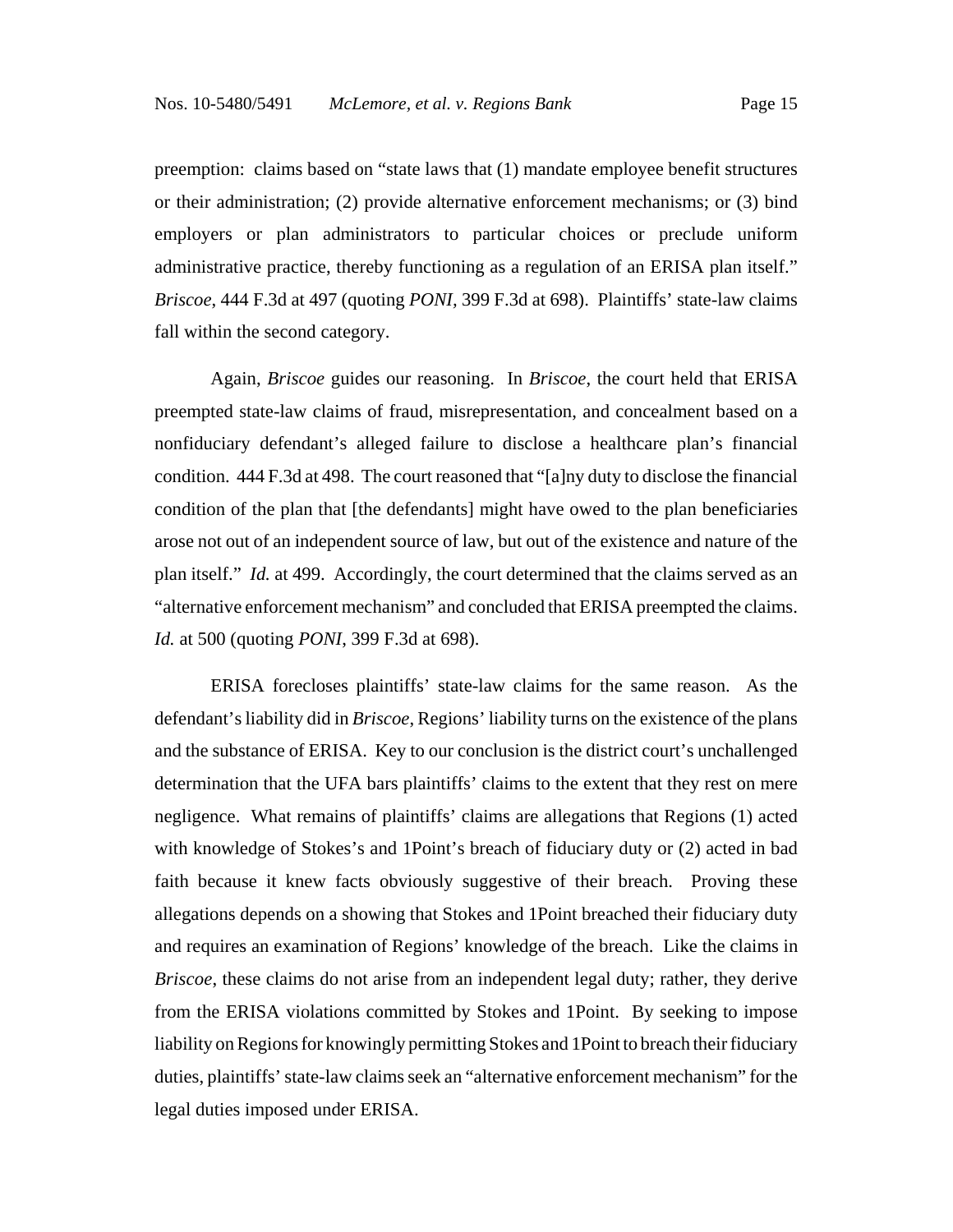In the absence of the UFA, we may have reached a different conclusion. ERISA does not preempt garden-variety claims against nonfiduciaries providing professional services to an ERISA plan based on breaches of professional responsibility. *See, e.g.*, *PONI*, 399 F.3d at 703 (holding that a negligent misrepresentation claim against a "nonfiduciary service provider" does not implicate ERISA, as it does not require a court to evaluate whether the service provider violated the terms of an ERISA-governed plan). But the UFA bars plaintiffs' claims to the extent they rest on mere negligence, and the remaining allegations stem from Stokes's and 1Point's ERISA-imposed duties, and not from a legal duty independent of ERISA.

That ERISA provides its own, limited remedy against Regions for its alleged conduct buttresses this conclusion. Under ERISA, a plan "participant, beneficiary, or fiduciary" may seek an injunction against a nonfiduciary who knowingly participates in a fiduciary's violation of ERISA. *See* 29 U.S.C. § 1132(a)(3) (authorizing civil actions for "appropriate equitable relief" to redress violations of ERISA Title I); *Harris Trust & Sav. Bank v. Salomon Smith Barney, Inc.*, 530 U.S. 238, 245 (2000) (holding that § 1132(a)(3) authorizes suits against nonfiduciaries). There is nevertheless powerful incentive to recast a potential ERISA claim against a nonfiduciary as a state-law claim, because ERISA holds only *fiduciaries* personally liable.

Plaintiffs' unjust-enrichment claims exemplify such recasting. Previously, the Trustee sought disgorgement of the bank fees—an equitable remedy—from Regions under ERISA's civil enforcement provision. *See* 29 U.S.C. § 1132(a)(3). The district court dismissed the claim, finding that there were no "specifically identifiable" funds in Regions' possession, and that equitable relief was therefore unavailable. The claim then reappeared in the Trustee's amended complaints, transmogrified into a state-law claim for unjust enrichment. Peering through the state-law disguise, the district court rejected the claim as a "reframing of the previously dismissed ERISA claim."

Against nonfiduciaries, ERISA confines plaintiffs to equitable relief. *See* 29 U.S.C. § 1132(a)(3). By styling their ERISA claim as a state-law claim, the plaintiffs seek to hold Regions—a *nonfiduciary*—personally liable. The Supreme Court has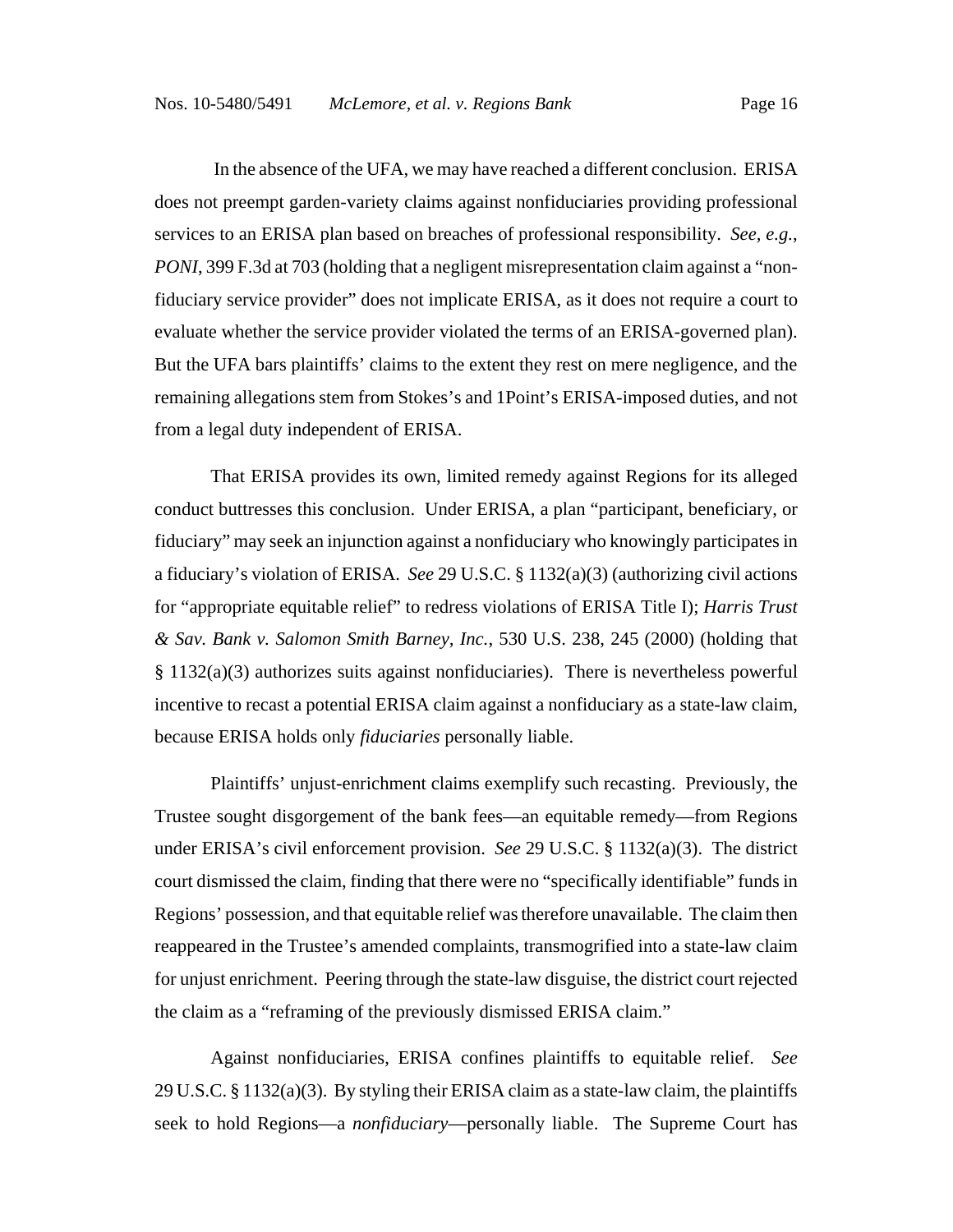rejected such attempts to supplement the remedies available under ERISA: "[A]ny statelaw cause of action that duplicates, supplements or supplants the ERISA civil enforcement remedy conflicts with the clear congressional intent to make the ERISA remedy exclusive and is therefore pre-empted." *Aetna,* 542 U.S. at 209.

Plaintiffs complain that this ruling leaves them without a remedy against Regions. This might be true, but "the availability of a remedy under ERISA is not relevant to the preemption analysis." *David P. Coldesina, D.D.S., P.C. v. Estate of Simper*, 407 F.3d 1126, 1139 (10th Cir. 2005). "As the Supreme Court recently reiterated, ERISA's remedial scheme evidences Congress's policy choices and intent to provide only the remedies it specified, and this court is not in a position to second-guess Congress simply because the facts of a particular case might be sympathetic." *Id.* (citing *Aetna,* 542 U.S. at 209).

Because plaintiffs seek damages, there is simply no space between the UFA's bar and ERISA's preemptive force through which their state-law claims can pass. To the extent that plaintiffs' claims stem from Regions' negligence, the UFA bars them; to the extent they arise from Regions' knowledge of or bad-faith acquiescence in Stokes' scheme, ERISA preempts them.

### III.

For the above reasons, we AFFIRM the district court's judgments.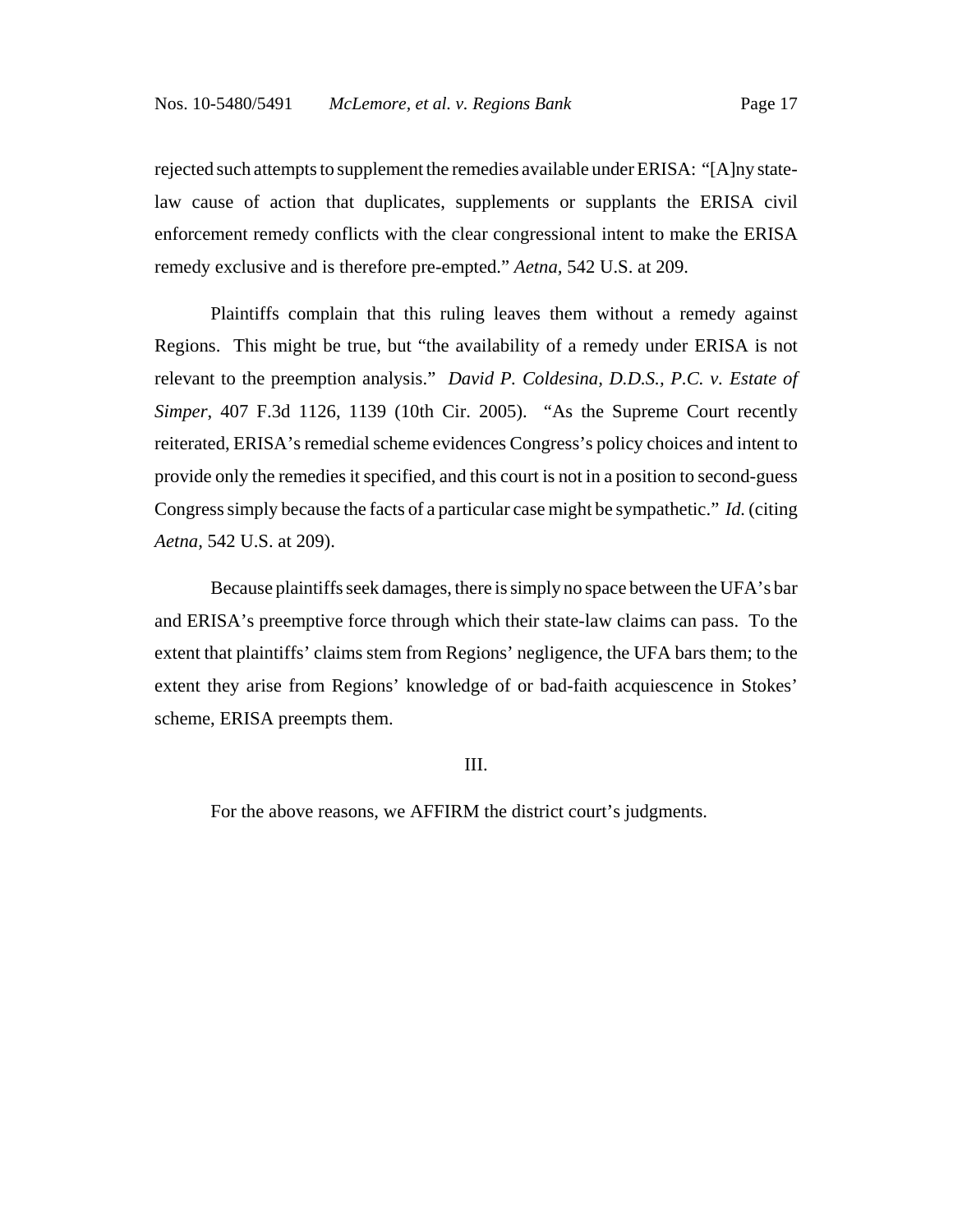## **DISSENT \_\_\_\_\_\_\_\_\_\_\_\_**

**\_\_\_\_\_\_\_\_\_\_\_\_**

MERRITT, Circuit Judge, dissenting. The law on ERISA preemption is in a state of disarray, to say the least. *See, e.g.*, *New York State Conference of Blue Cross & Blue Shield Plans v. Travelers Ins. Co.*, 514 U.S. 645, 655 (1995) ("prior attempt to construe the phrase 'relate to' does not give us much help drawing the line"); *California Div. of Labor Standards Enforcement v. Dillingham*, 519 U.S. 316, 335 (1997) (Scalia concurring) ("applying the 'relate to' provision according to its terms was a project doomed to failure . . . everything is related to everything else"); *AETNA Health, Inc., v. Davila*, 542 U.S. 200, 222 (2004) (Ginsburg concurring) ("I join the rising judicial chorus urging that Congress and [this] Court revisit what is an unjust and increasingly tangled ERISA regime"); Langbein, "What ERISA Means By 'Equitable,'" 103 Colum. L. Rev. 1317 (2003). I find no similar cases preempting banking laws protecting from loss the deposits of customers, including ERISA customers, or regulating bank fees charged to such customers. To the contrary, the Ninth Circuit concluded that Arizona common law was not preempted in an action against Citibank "as a service provider offering nonfiduciary custodial services" to ERISA participants. *Arizona State Carpenters' Pension Trust Fund v. Citibank*, 125 F.3d 715, 723 (9th Cir. 1997).

The ERISA clause on preemption barring remedies that "relate to any employee benefit plan" is so broad and so lacking in specific meaning and application that we act basically as a common law court in creating its meaning in individual cases. Therefore, we should state the policies we are implementing and the congressional purpose behind the statute that we are trying to serve. The policy on preemption found in many ERISA cases emphasizes "the normal presumption *against* preemption" when we are dealing with state "laws of general application," *De Buono v. NYSA-ILA Medical and Clinical Services Fund*, 520 U.S. 806, 811-14 (1997). Here we are dealing with common law principles, equitable unjust enrichment principles, and a Tennessee statute of general application.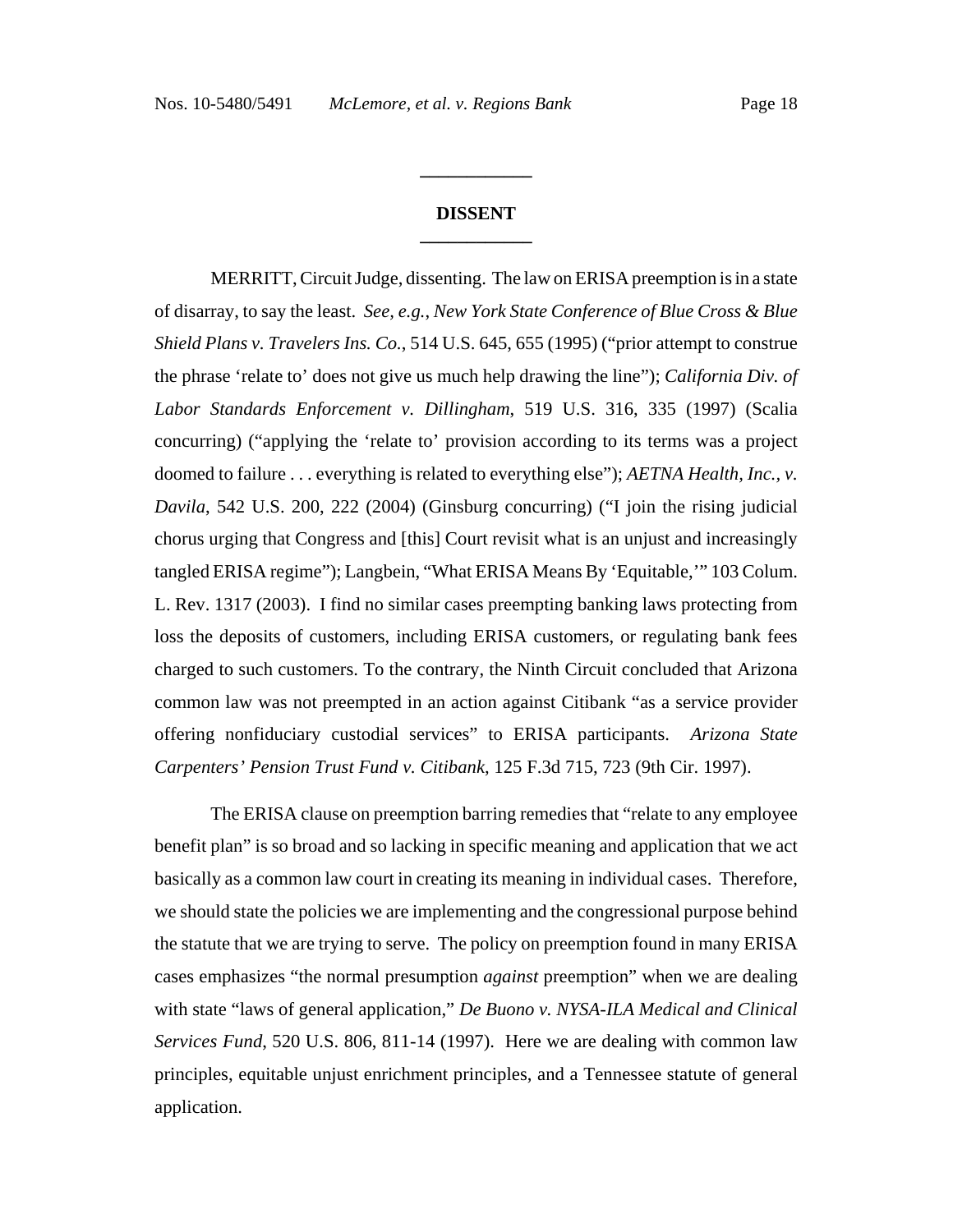The primary purpose of ERISA is to protect the individual who has a pension or health plan from certain kinds of losses, *i.e.*, "to increase the likelihood that participants . . . will receive their full benefits." 29 U.S.C. § 1001b(c). It is not to protect a depository bank from general state laws concerning malfeasance in connection with the bank's handling of the bank accounts of participants. In this case, we have no idea whether the bank is liable for misfeasance under state law. The case against the bank has not been tried or the facts proved or the state law analyzed and applied. I dissent because our court is using a doctrine of ERISA preemption not to protect the ERISA participants but to shield the bank from any investigation of the claims against it. The court has given the bank an immunity from general state law liability no matter what its conduct, as though the bank has the status of a sovereign. Banks are important institutions for our society and perform many valuable services, but they are not sovereign and not entitled to be exempt from general laws.

Having found that Regions, acting only as a depository bank holding cash deposits, does not meet the definition of an ERISA "fiduciary" under 29 U.S.C. §  $1002(21)(A)$  — a decision with which I agree — the court then bars all state law claims and appears to leave the plan participants without any legal remedy whatever, common law or otherwise, when a depository bank causes a loss of ERISA participants' deposits through reckless or willfully blind conduct or unjust enrichment.

The dismissals in both the Trustee's and the participants' cases were on the pleadings under Fed. R. Civ. P. § 12(c) and based on the "doctrine of ERISA preemption." It may be that Regions is not liable for any misfeasance, but we should not decide the case preemptively without even looking at the facts and law regarding the bank's possession and disposition of the participants' deposits. We have bankruptcy and supplementary jurisdiction of the Trustee's claims, and diversity jurisdiction of the investors' claims, and therefore the normal duty to enforce state law.

Our court's idea that state law remedies fail because they add or provide only "an alternative enforcement mechanism" is strange, indeed, when the federal ERISA law provides no "enforcement mechanism" whatever for damages against the misfeasance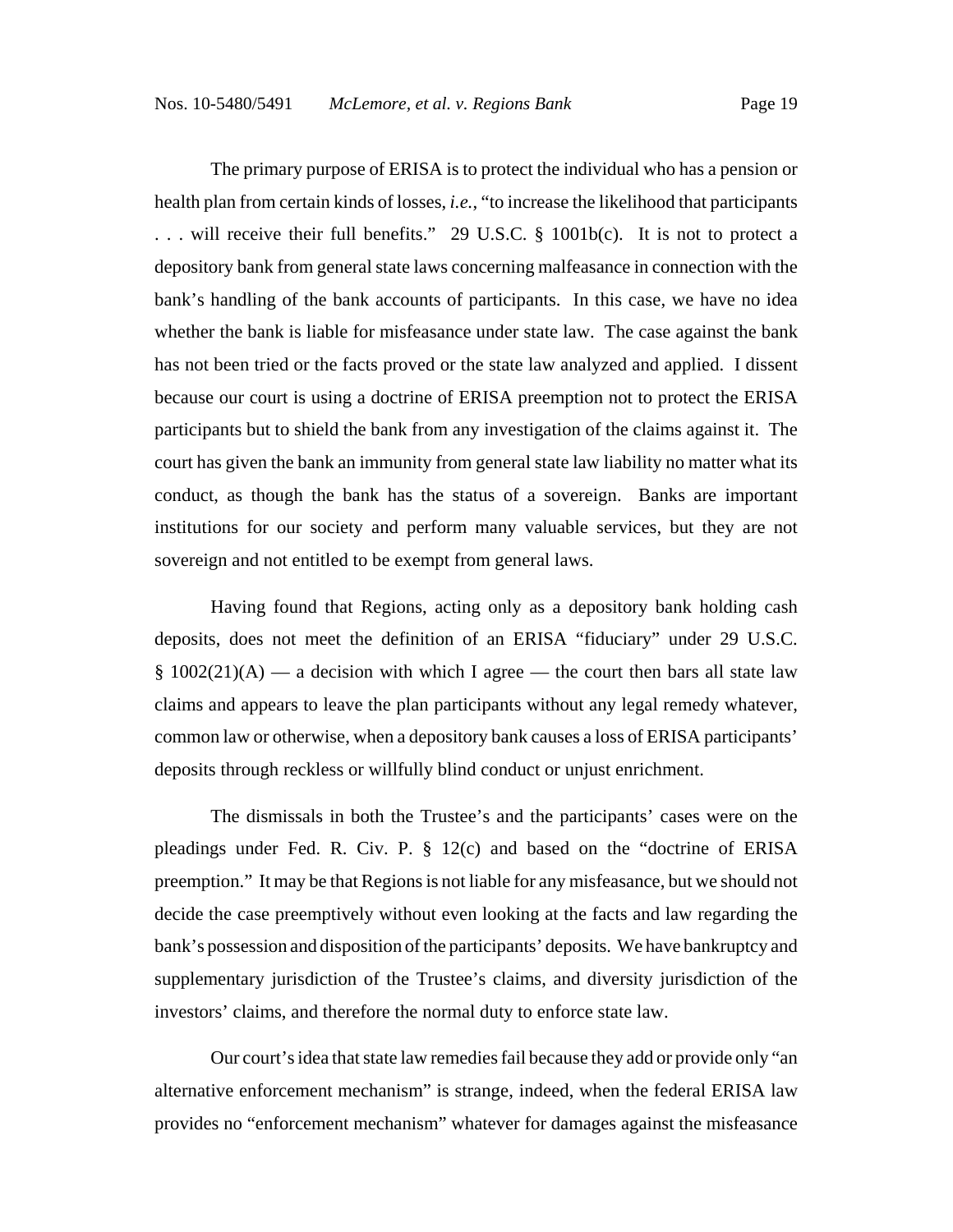of a depository bank that is not a fiduciary. There is nothing, no ERISA cause of action for damages for the state claims to be "alternative" to. There is no ERISA purpose or policy served by withdrawing the protection of state laws of general application. What is the possible harm caused by the enforcement of state laws providing damages if a bank recklessly allows its depositors' money to be embezzled by a fiduciary?

Plaintiff's unjust enrichment claim serves as a good example of the confusion engendered by the preemption defense. We do not know whether the bank withdrew \$500,000 from the plaintiffs' accounts properly or in cahoots with Stokes or in willful blindness to his conduct. Should the bank have to restore some or all of the money removed by the bank from the participants' accounts? The general common law of unjust enrichment goes back three centuries to the Chancery Court in 17th Century England. The principles underlying unjust enrichment do not interfere with ERISA. Tennessee ostensibly still goes by the old law of unjust enrichment explained by Lord Mansfield in *Moses v. MacFerlan*, 2 Burr. 1005, 1012, 97 Eng. Rep. 676, 681 (K.B. 1760): "In one word, the gist of this kind of action is, that the defendant, upon the circumstances of the case, is obliged by the ties of natural justice and equity to refund the money." I have no idea whether plaintiffs are entitled to restitution of the fees, or some part of them, charged by the bank against their accounts because the record does not reflect specifically what the facts are, nor has the Tennessee law as it applies in this case been analyzed. But the bank is not entitled to prevail under the doctrine of ERISA preemption without any analysis of Tennessee's law of unjust enrichment. The fact that §§ 1132(a) and (c) allows the Secretary of Labor to seek an injunction against violations of a provision of ERISA should not preempt or displace the law of unjust enrichment requiring a wrongdoer to restore benefits wrongfully obtained. If the defendant is enriched as a result of a "known risk that the conduct in question violates" plaintiff's rights, the plaintiff may pursue an accounting. *See* RESTATEMENT (THIRD) OF RESTITUTION § 51 (2011).

To foreclose unjust enrichment would leave those whom Congress intended to protect worse off than before ERISA was enacted. ERISA does not require abrogation